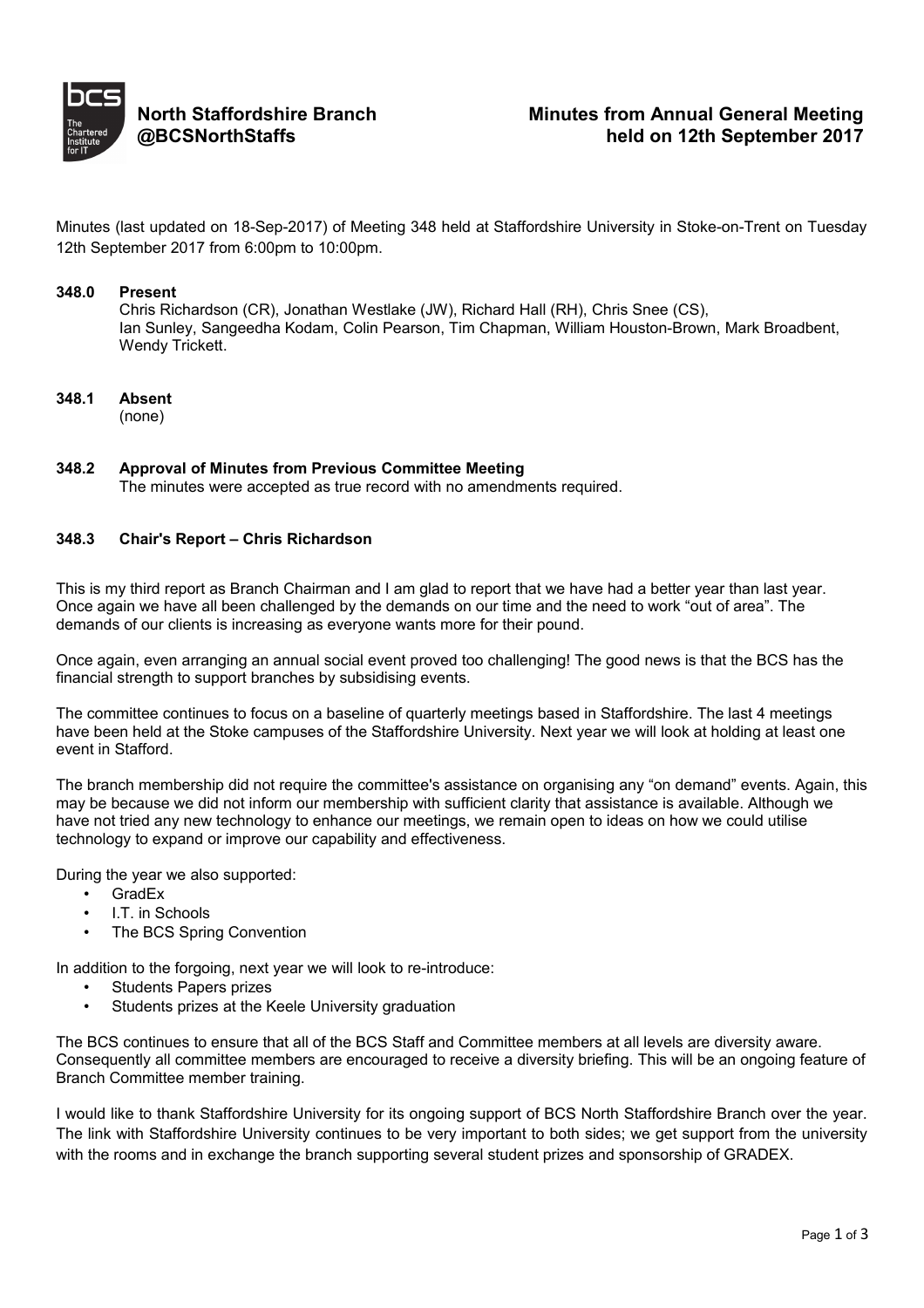

Thank you to all of the Committee members for continuing to support the Branch over the last year. Particularly Jonathan Westlake, Richard Hall and Chris Snee. These three stalwarts take on several roles during the year and without their support the branch would cease to operate and develop.

We are very keen to welcome new members on to the Committee to help us develop Branch activities and to move the BCS forward. If you feel that you can assist in any way the message remains please step forward and **PLEASE VOLUNTEER**.

## **348.4 Treasurer's Report – Chris Snee**

Provisional accounts for the financial year Sep 2016 – Aug 207 are as follows and show an underspend of £1836.71:

| Category                               | <b>Actual YTD</b> | <b>Budget YTD</b> | Amount over/under budget |
|----------------------------------------|-------------------|-------------------|--------------------------|
| <b>Sales</b>                           | £0.00             | £0.00             | £0.00                    |
| Purchases                              | £0.00             | £0.00             | £0.00                    |
| <b>Gross Profit</b>                    | £0.00             | £0.00             | £0.00                    |
| Overheads                              |                   |                   |                          |
| Travel/Subsistence                     | £0.00             | £300.00           | £300.00                  |
| Stationery                             | £0.00             | £6.83             | $-£6.83$                 |
| Postage                                | £0.00             | £23.10            | $-E23.10$                |
| Room Hire                              | £30.00            | £1,250.00         | £1,220.00                |
| Catering                               | £1,062.38         | £1,250.00         | £187.62                  |
| Done up to here                        |                   |                   |                          |
| <b>Speakers Expenses</b>               | £0.00             | £550.00           | £550.00                  |
| <b>Sponsorship Expenses</b>            | £1,187.00         | £0.00             | $-£1,187.00$             |
| <b>Student Prizes &amp; Membership</b> | £300.00           | £400.00           | £100.00                  |
| Subscriptions to other bodies          | £0.00             | £240.00           | £240.00                  |
| Travel/Subsistence (other)             | £0.00             | £275.00           | £275.00                  |
| <b>Other Costs General</b>             | £0.00             | £1,960.00         | £1,960.00                |
| <b>Operating Profit</b>                | £2,848.29         | £4,685.00         | £1,836.71                |
| Other Income                           | £0.00             | £0.00             | £0.00                    |
| Other Expenses                         | £0.00             | £0.00             | £0.00                    |
| Net Profit/Loss                        | £2,848.29         | £4,685.00         | £1,836.71                |